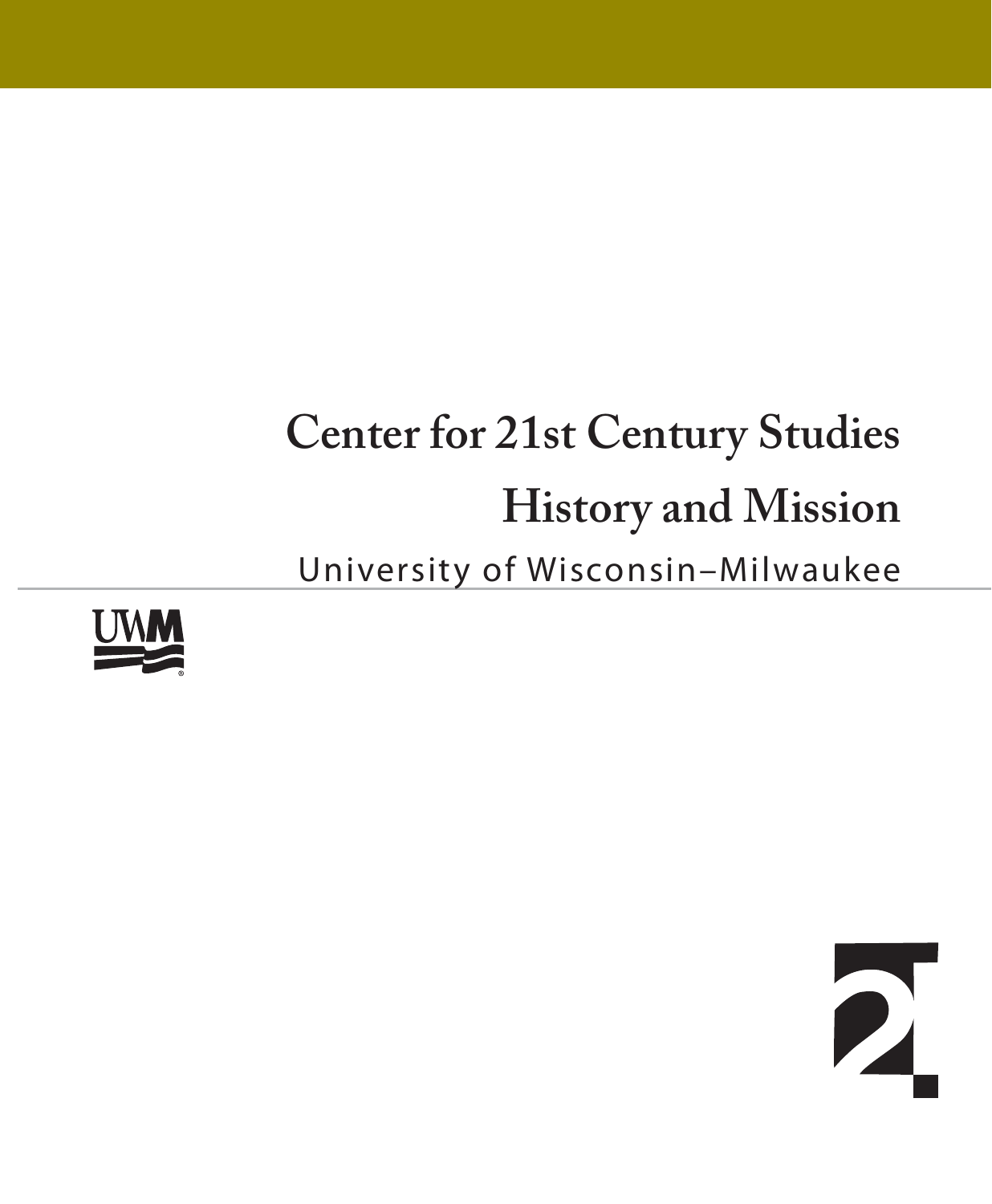

Top to bottom: Nam June Paik, Gayatri Spivak, Ihab Hassan, Jean François Lyotard, Rey Chow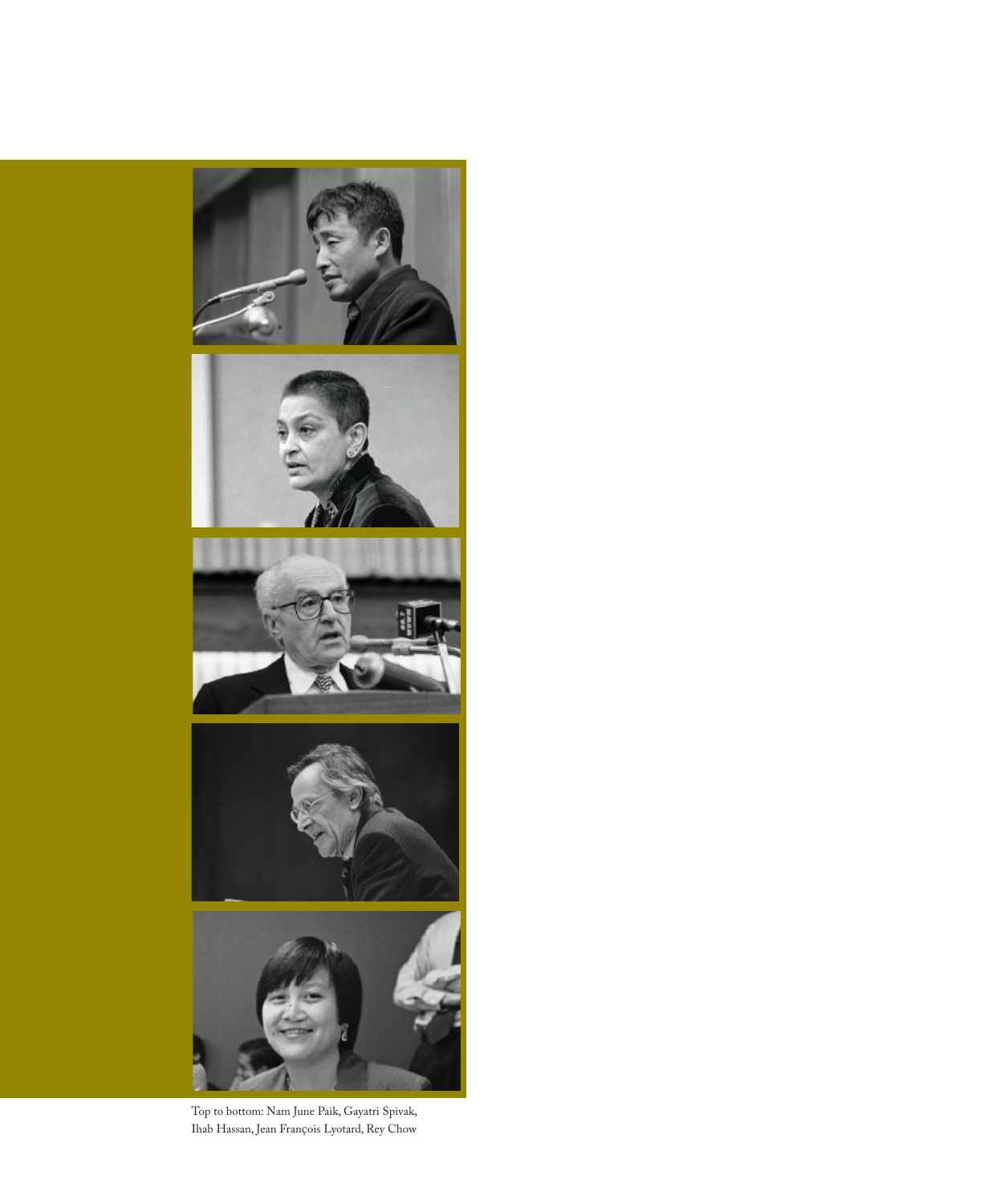# Center for 21st Century Studies

Originally known as the Center for 20th Century Studies, the Center was founded in 1968 to foster cross-disciplinary research in the humanities, arts, and social sciences. As one of the oldest humanities centers in the United States, the Center has long been a leader in the study of modern and contemporary culture.

The Center's beginnings are linked inextricably to both the widespread social upheaval of 1968 and the expansion of University of Wisconsin–Milwaukee (UWM). The sixties were a tumultuous decade marked by the growth of civil rights movements, an escalation of the Vietnam War, and the assassination of key leaders, culminating in widespread global protest in 1968. The UWM campus was no exception to this political climate, with campus-wide protests and counter-demonstrations a common occurrence. While students voiced their political opinions, UWM faculty, like those on college campuses around the world, responded to the political climate by focusing an academic lens on the impact of these large-scale social changes on the study of the humanities.

#### A Controversial Founding

Amidst this backdrop of conflict both at home and abroad, UWM embarked on a period of rapid expansion. Its student body grew to 16,000, a four-fold increase since its original 1956 founding as a merger of the University of Wisconsin Extension and Wisconsin State College. Rising enrollment and the

resulting campus expansion created much debate over the role of UWM within the UW System. While administrators in the state capitol were cautious of creating a Milwaukee-based institution that competed with UW–Madison for funding and students, faculty at UWM pushed for "major university status," complete with doctoral programs and research support. Plans for expansion at UWM continued, even with the uncertainty brewing in the world around it.

At the confluence of social upheaval and the expansion of UWM, the Center arose. The idea for the Center, as well as its name, appears to have been proposed first by Frederick J. Hoffman, a Distinguished Professor of English, who was recruited to UWM in 1965 as part of the administration's goal to develop the humanities. Hoffman was expected to be central to the English department's transformation into a PhD-granting program. A leading champion of modern literature, Hoffman had resigned previously from UW-Madison's English department in a fight over the importance of modernism, making his appointment at UWM (as well as the establishment of a Center that was distinctly modernist) a direct challenge to Madison.

While Hoffman died in 1967 before the Center's charter was ratified formally, plans for what he had envisioned continued, with Dean of Letters and Science Roy Francis becoming the Center's most vocal advocate. In a letter to Chancellor J. Martin Klotsche dated February 27, 1968, Dean Francis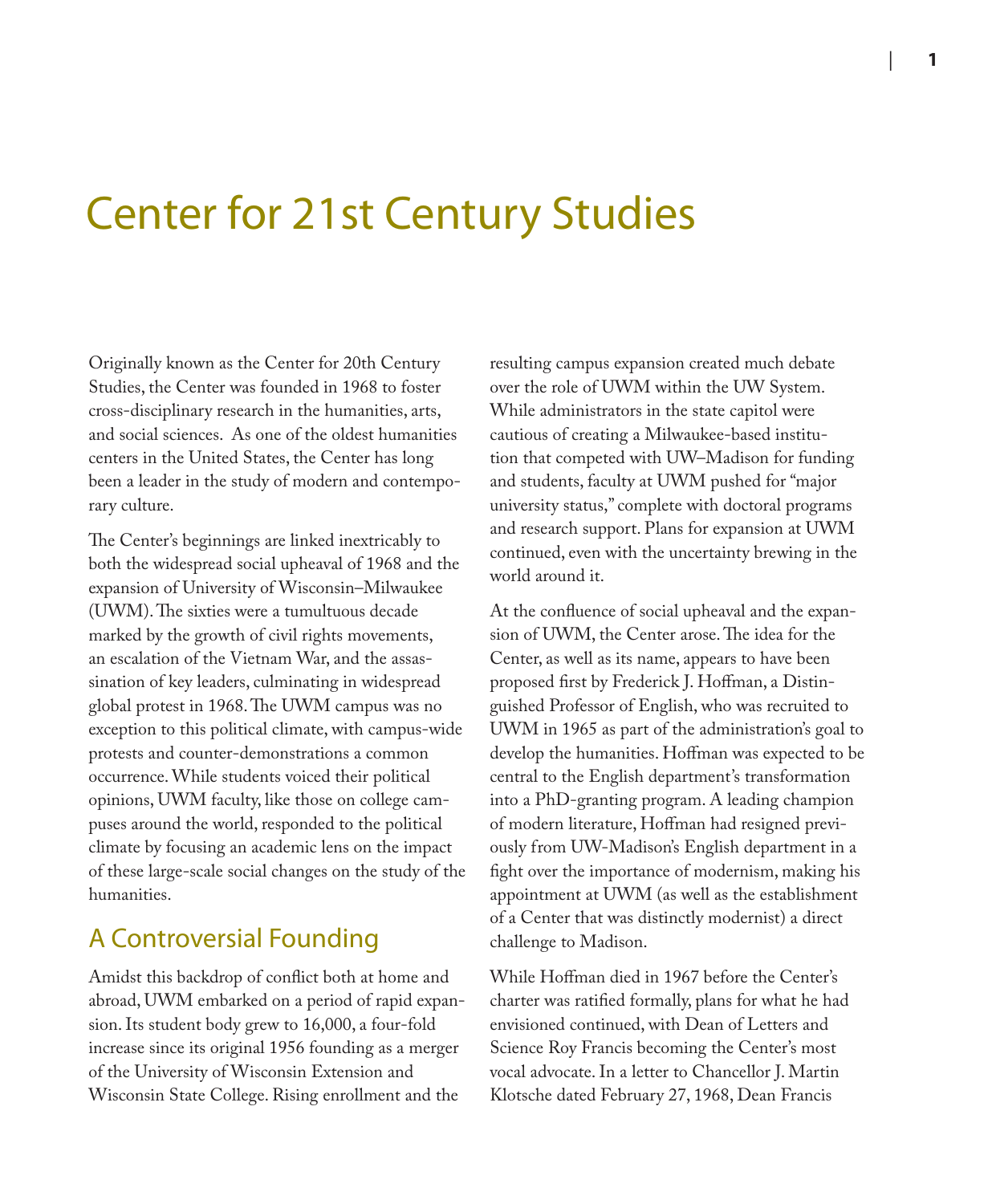



Robert F. Roeming

called for more funding for the humanities, mentioned the "dream of a Center for 20th Century Studies," and wrote that negotiations for a possible Vilas Professorship were "based on a commitment to the creation of such an institute . . . that was shared by the late Professor Frederick Hoffman." He closed the letter by asking Klotsche to enact "modest steps" to create the Center —"an endorsement in principle." In a response to Francis dated March 5, 1968,

Klotsche suggested, "Let's talk about your idea for a Center for 20th Century Studies sometime soon."

In the subsequent 1968-69 academic year, Professors Robert F. Roeming (French and Italian), Melvin J. Friedman (Comparative Literature and English), Justin Replogle (English), and Leroy Shaw (German) developed the draft of the "Organization of the Center for Twentieth Century Studies." In December 1968, then acting Director of the Center Roeming completed the draft of the charter formally acknowledging the Center as "a functioning agency of humanistic studies." The charter was approved in 1969.

Despite the enthusiasm of Dean Francis and Roeming, not all UWM faculty supported the Center's creation. In an acrimonious letter written by Oliver T. Meyers, Chairman for Spanish and Portuguese, to Dean Francis, Meyers noted,

We have all witnessed the curious event the past year in which a "Mission" of UWM was created by mysterious administrative fiat, without meaningful faculty participation, and we are now feeling the full weight of that blunder as the faculty is called upon to carry out a mission that it did not decide on and that it fails to understand.

Meyers suggested later in the letter that the Center was somehow the property of the Division of Humanities and Communication, and as such, "In a very real sense, the future of many of the departments of the Division lies with the success of the Center."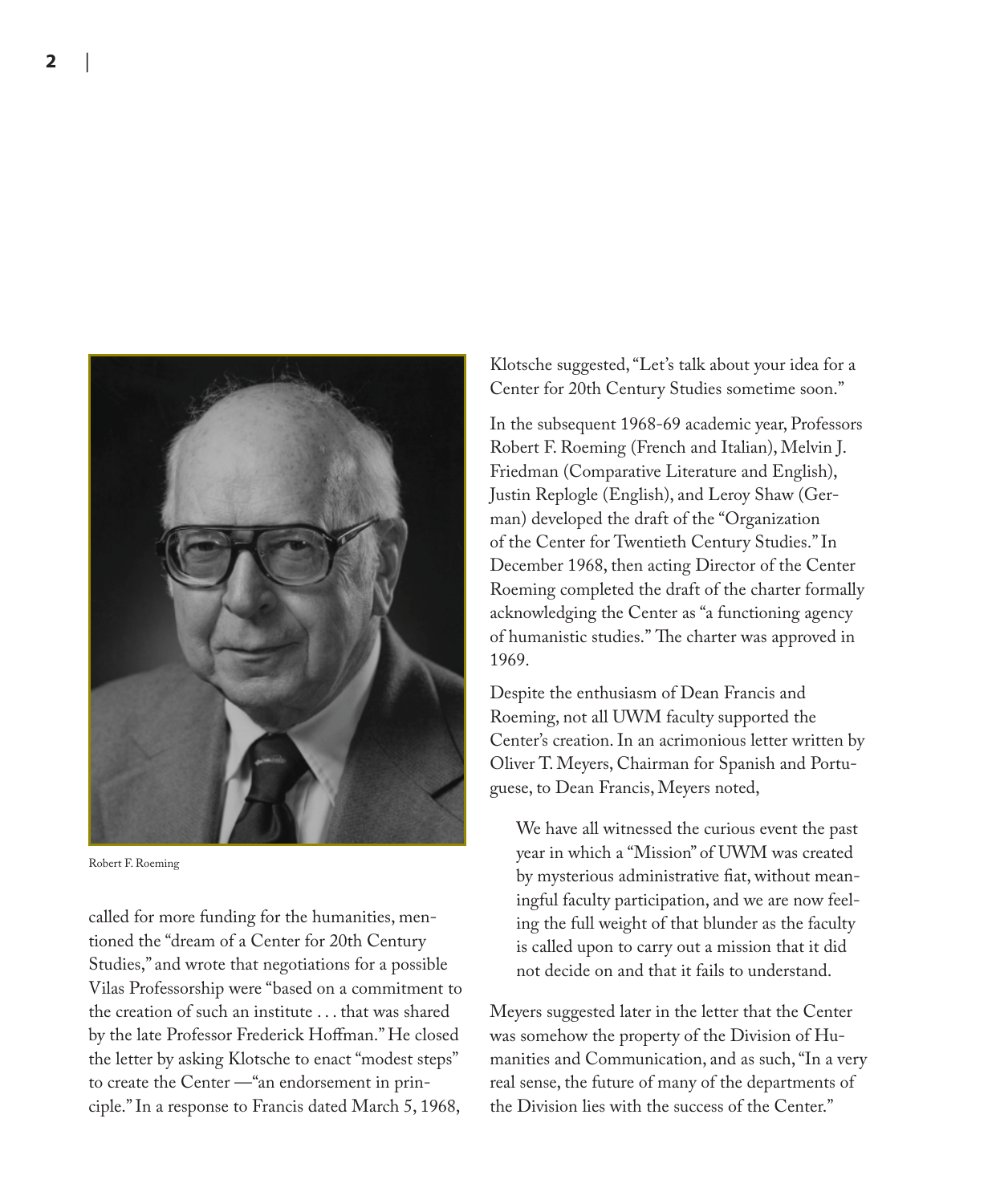The letter led to some clarification of the Center's mission by Dean Francis. Specifically, Dean Francis stated in a letter dated January 20, 1969 to Meyers,

The Center is not conceived of as being the property of the Division of Humanities and Communication. Our intent—and we have been in rather constant albeit frequently informal communication with the faculty over the last few semesters—is to create an instrument that should eventually assist all humanistically oriented faculty regardless of the division or department in which he is budgeted.

## Formal Recognition

Also in 1969, Roeming was formally named the Center's Director. In advance of this appointment, Roeming resigned from the board of UW-Madison's Institute for Research in the Humanities, noting that his participation was not taken seriously. On February 21, 1969, Dean Francis wrote a letter to Chancellor Klotsche regarding the dissolution of Roeming's ties to Madison. He wrote,

In the past, we have experienced only difficulty in this matter and there is no evidence that the relationship has ever served to our advantage. Therefore, we feel that the time has come to terminate our relation to that Institute. Our needs can be better filled in our own Center for 20th Century Studies.

In response, Klotsche advised that Roeming could divert his energies "if and when our Center for Twentieth Century Studies gets the go-ahead."

The Center did indeed get the go-ahead, becoming an integral part of the plan to grant UWM "major university status" during the 1971 merger of the University of Wisconsin with the Wisconsin State University system. The newly established University of Wisconsin System would allow for only two doctoral campuses—UW–Madison and UWM each with its own clearly defined areas of specialization. Administrators subsequently designated four "peaks of excellence" distinguishing UWM from UW–Madison—Great Lakes studies, surface studies, urban studies, and contemporary humanistic studies. Each "peak" was granted its own interdisciplinary research center, with the Center for 20th Century Studies designated as the research center for contemporary humanitistic studies. With the weight of the UW System Regents firmly behind it, the Center became an indispensible component of the UWM campus.

# Advances in Scholarship

With the Center's newly minted status, Director Roeming oversaw the creation of its Fellows program, conceived its earliest symposia and conferences, and wrote the second version of the Center's charter. By 1970, the Center's first selection committee was organized and by the 1971-72 academic year a full roster of speakers was scheduled. In 1972,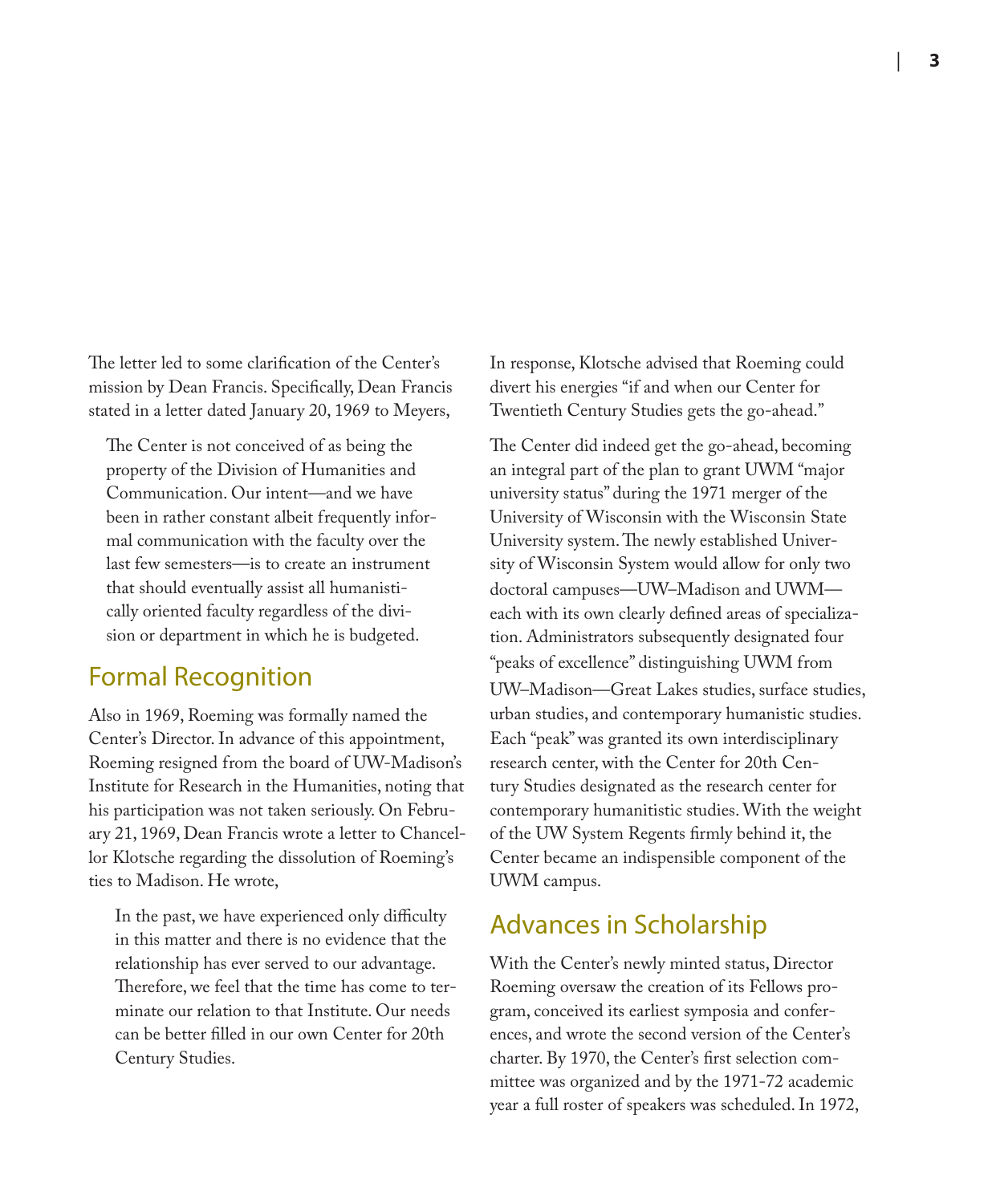William Halloran, Dean of the College of Letters and Science wrote:

The Center has become ... a focal point for imaginative and forward-looking approaches to the humanities and the arts on the UWM campus. It has also attracted attention nationally and internationally as a gathering place for some of the finest minds in contemporary humanistic studies and as an effective, operative model of a non-departmental, interdisciplinary academic structure which complements departmental programs and enriches the intellectual climate of the University for students, resident faculty, visiting scholars, and the larger University community.

Roeming completed his tenure as director in 1974, and was followed by Michel Benamou (1974-78), Mark Krupnick (1978-79), and Thomas Ewens (1979-81). Throughout the 1970s, the Center made its mark on campus by hosting major events at the

vanguard of cultural studies. The decade saw performances by John Cage and Laurie Anderson; lectures by Umberto Eco, Margaret Mead, and Jean-François Lyotard; and readings by Anthony Burgess and Anaïs Nin. Center events often focused on emerging topics that would only later become widely studied at other universities, such as postmodernism, gender, and the body. In this way, the Center helped to distinguish UWM at the cutting edge of scholarship in the humanities.

In 1981, Kathleen M. Woodward became the Center's Director, a position she would keep for nearly two decades, until 2000. The 1980s were periods of intense reflection and growth at the Center, with events exploring modernism, feminism, and cultural criticism. During this time, the Center expanded its national reputation of being a premiere testing ground for new theories and ideas in the humanities. In the 1990s, the Center focused on broad themes such as material culture, aesthetics, and aging, culmi-





Michel Benamou Kathleen M. Woodward Daniel J. Sherman

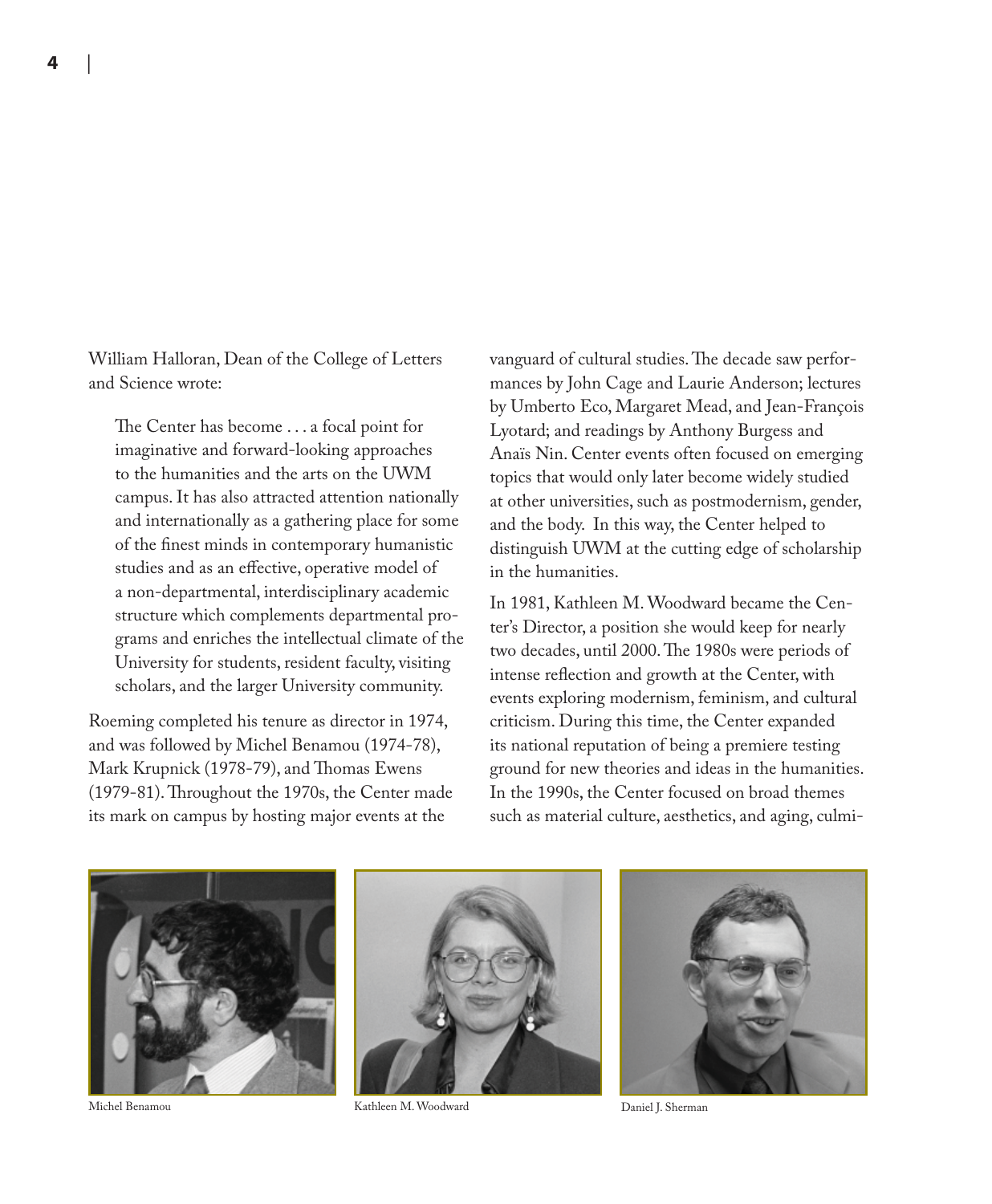nating in a 1997 conference, Biotechnology, Culture, and the Body, providing one of the first venues for exploring the wide impact of emerging technologies like the Internet on culture.

Following Woodward as director were Kristie Hamilton (2000-02), Daniel J. Sherman (2002-08), and Merry Wiesner-Hanks (2008-present).

Today, the Center continues this ongoing tradition by hosting annual conferences on broad research themes, research workshops on topics of interest to UWM faculty and graduate students, and public events throughout the year.

#### Mission

The Center for 21st Century Studies, a UW System Center of Excellence at the University of Wisconsin–Milwaukee campus, is a postdoctoral research institute founded in 1968 to foster cross-disciplinary research in the humanities, arts, and social sciences. Supported by the College of Letters and Science and the Graduate School, the Center seeks to promote discussion of topics of compelling interest to us today.

The Center has long been a leader in the study of modern culture, including film, performance, the visual arts, and everyday life, as well as in critical reflection in such areas as feminism, media theory, multiculturalism, post-colonialism, cultural and social theory and lesbian and gay studies. We do not however, limit our inquiries to the contemporary

world, recognizing that the exploration of the historical, political, and social dimensions of contemporary problems, including race, class, gender, sexuality, and conflict, can only enhance our understanding of them.



Sukanya Banerjee, Jane Gallop, and Andrew Kincaid

# What We Do

To support its mission, the Center focuses its efforts on three core activities: supporting faculty research, hosting public events in the humanities, and publishing scholarship.

*Faculty Research.* Every two years, the Center designates a theme that lends itself to multidisciplinary study as the subject for faculty research. Through a competitive selection process, a group of some six to eight fellows from different departments and disciplines at UWM is selected to be in residence for one academic year. The Center also regularly welcomes at least one fellow annually from other UW System campuses and on occasion scholars from other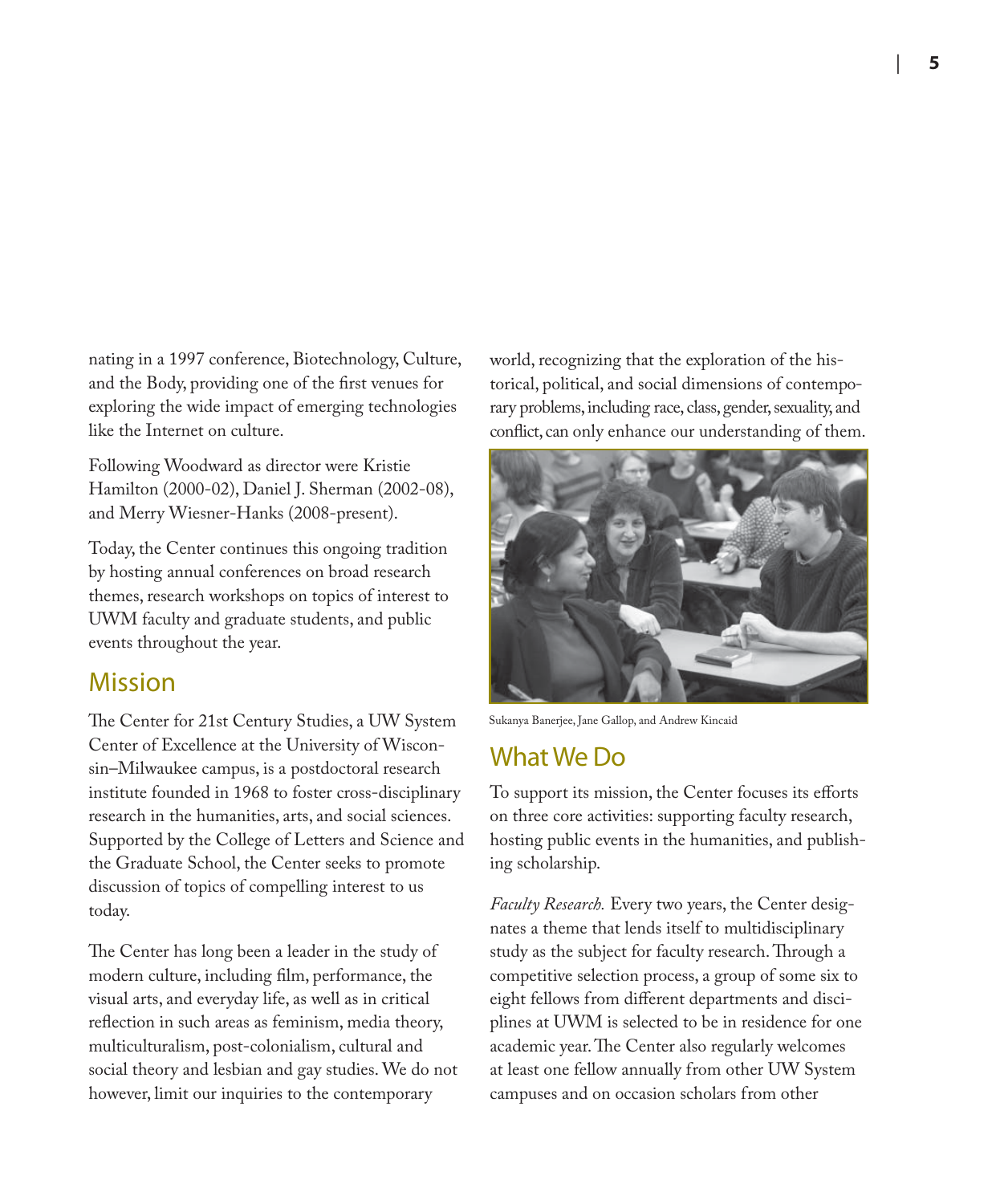insitutions and independent scholars from externally funded post-doctoral and summer fellowships.

For UWM and UW System faculty, Center fellowships come with reduced teaching loads and committee work so that more time may be devoted to research. All fellows are provided with quiet offices, computers and printing services, a kitchen, and research assistance, as well as access to the Center's library.

The Center establishes a biennial theme that is both specific yet broad enough to encourage a scholarly community. Fellows meet in seminars over the course of the year to present and discuss each other's work within the thematic context, and they make up the core group at our public conferences, symposia, and lectures. Fellows are gathered together with the understanding that their interactions—both formal and informal—will produce more interesting results

than any one person could achieve on his or her own. Center themes have included Figuring Place & Time (2009-11), Past Knowing (2007-09), States of Autonomy (2005-06), and Geographies of Difference (2003-05).

In addition to its competitive fellowships, the Center coordinates a variety of research workshops that bring together faculty, staff, and independent scholars from UWM and other local institutions to discuss common interests across disciplinary lines. Recent workshops include Ancient Mediterranean Studies/ Classical Tradition; Cognitive Studies; Early Modern Studies; Feminist Theory; and Science, Technology, Medicine, and Society. Moreover, the Center coordinates a grant writing workshop for humanities faculty to improve the quality and quantity of grant submissions, and works with faculty on other aspects of securing external funding.



Carla Antonaccio, Susanne Ebbinghaus, Geoff Emberling, Jane Waldbaum, Daniel J. Sherman, Virginia Fields, Patty Gerstenblith (October 12, 2008)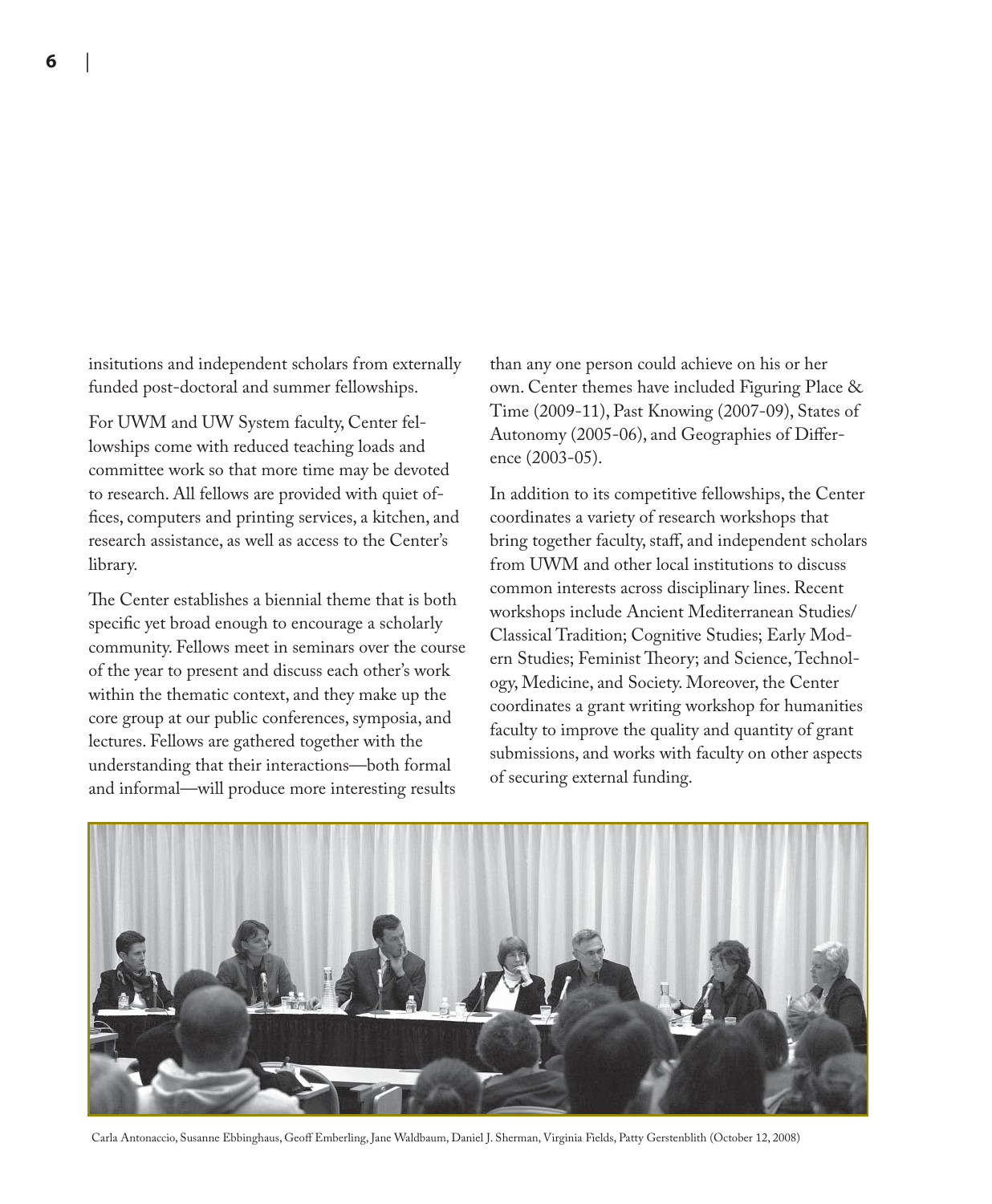Public Programming. The Center runs an energetic program of public events—conferences, lectures, performances—that are also oriented around its biennial themes. These events—always free and open to the public—draw lively audiences from across campus, Milwaukee, and the Midwest. In recent years, the Center has been averaging nine lectures, two symposia, and one international conference each year.

In keeping with its interdisciplinary nature and its sense of community, the Center frequently cosponsors events with a variety of schools, departments, and programs on campus—the Peck School of the Arts; English, Anthropology, and Art History departments; and the Cultures & Communities program, to name just a few—as well as other institutions of higher education in the area, such as Marquette University, the Medical College of Wisconsin, and UW-Madison.

*Scholarly Publications.* In the spirit of academic inquiry, the Center publishes a book series, 21st Century Studies, in conjunction with Indiana University Press. These multi-author volumes typically consist of peer-reviewed essays that emanate from Center conferences, or are authored by scholars affiliated with the Center. Recent titles include *The State of Sovereignty* (edited by Douglas Howland and Luis White, 2009), Museums and Difference (edited by Daniel J. Sherman, 2008), and *Terror, Culture, Politics* (edited by Daniel J. Sherman and Terry Nardin, 2006). Volumes based on the Center confer-



ences Gender and Difference, Routing Diasporas, and SINCE 1968 are forthcoming. The Center also publishes a series of online working papers, available from our web site, for scholarly papers that merit more timely distribution and discussion before publication in print.

## To Participate

The Center for 21st Century Studies is situated uniquely at the intersection where scholars, artists, and students from across all disciplines can engage in robust dialogue concerning topics of compelling interest. You can participate in this important work. All Center events are free and open to the public. We welcome you to attend our events and join the conversation with our visiting scholars, as well as those from the UWM campus. Please see our web site for a current calendar of events.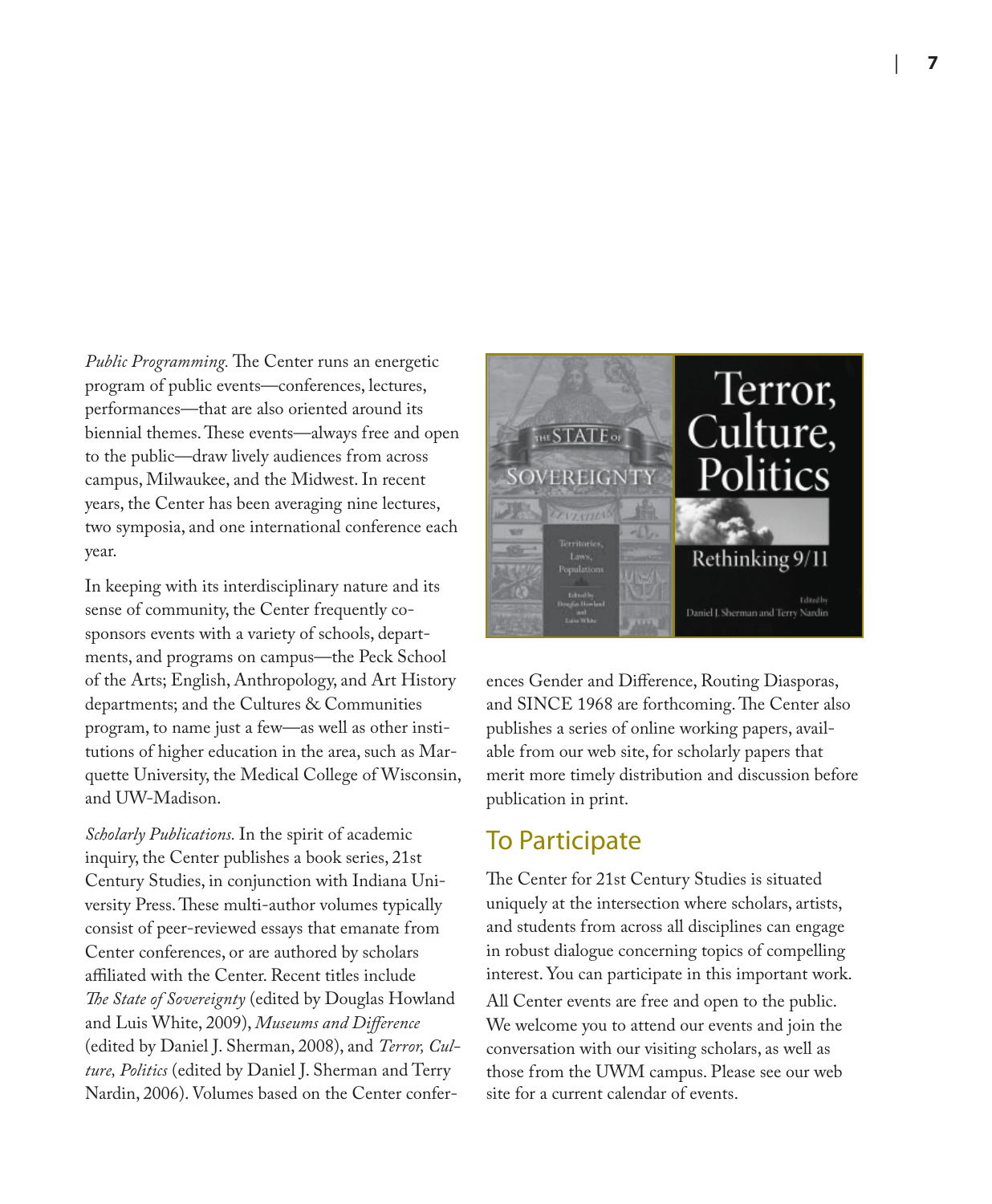Additionally, your tax-deductible donation supports our efforts to encourage and strengthen crossdisciplinary studies. It helps us sustain our reputation for excellence, provides more flexibility for our programming, and expands our outreach to both the academic community and the public at large.

If you would like to donate, please make your check payable to the UWM Foundation, with the Center for 21st Century Studies in the memo line, and mail to the address below. Credit card donations may be made through our web site.



Merry Wiesner-Hanks, Margaret Atherton, and Anne Hansen (Fall 2006)

# Where to Find Us

The Center is located on the top floor of Curtin Hall, a nine-story building that houses most of the humanities departments at UWM and overlooks



Audience at Carolee Schneemann's keynote presentation for SINCE 1968, the Center's 40th anniversary conference (UWM Union Theatre, Fall 2008)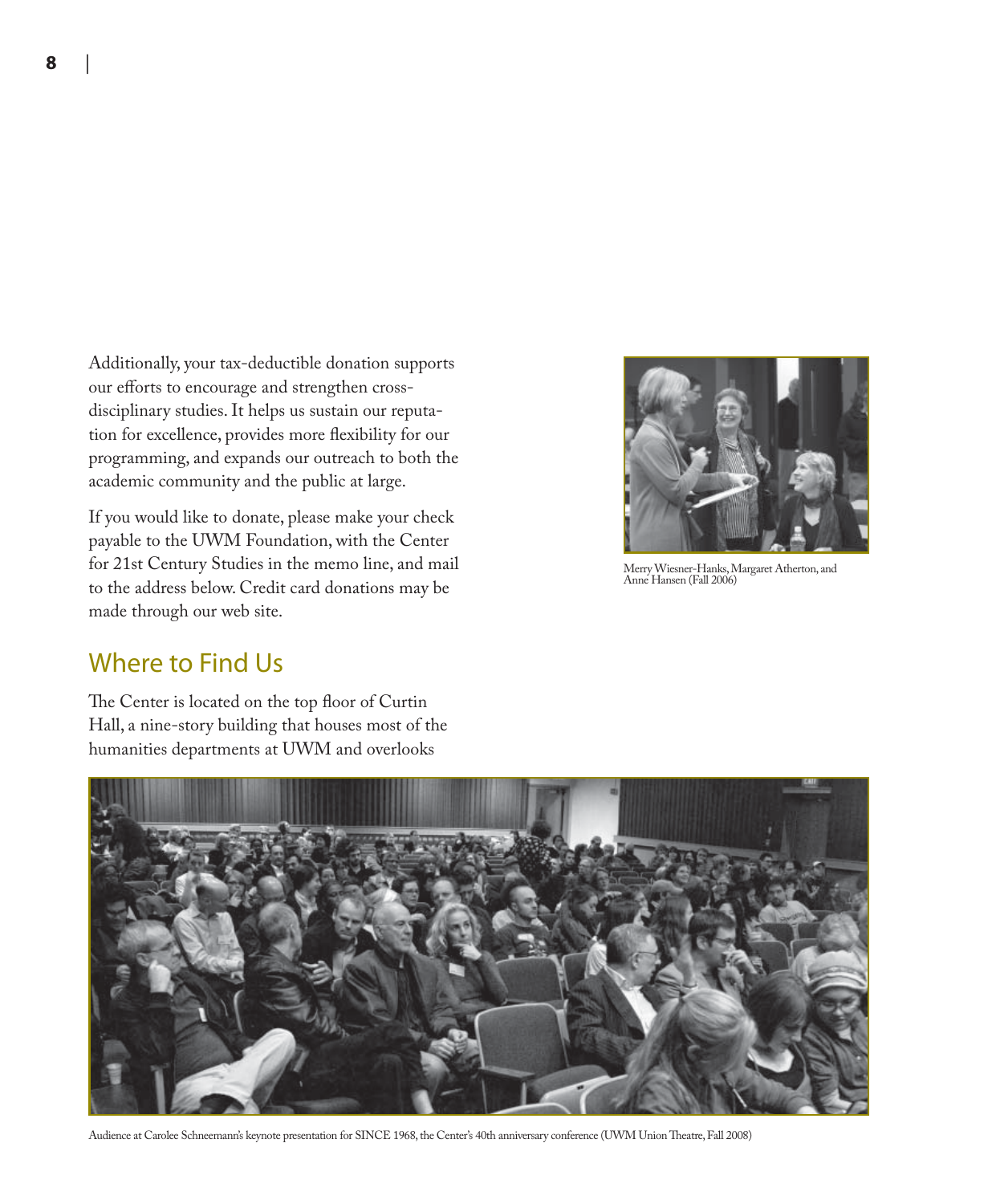Lake Michigan and downtown Milwaukee. In addition to a suite of offices for Center fellows and staff, the Center includes a conference room for meetings of Center fellows, research seminars, and workshops, as well as a library for research. Public lectures and screenings take place on the ground floor of Curtin Hall and at other venues on campus.

Mailing address: Center for 21st Century Studies University of Wisconsin–Milwaukee P.O. Box 413, Milwaukee, WI 53201 USA

Street address: 929 Curtin Hall 3243 North Downer Avenue Milwaukee, WI 53211 USA

Phone: 414-229-4141 E-mail: ctr21cs@uwm.edu http://www.21st.uwm.edu



Copyright © 2010 Center for 21st Century Studies



Dell Upton and Cheryl Ajirotutu (November 13, 2009)